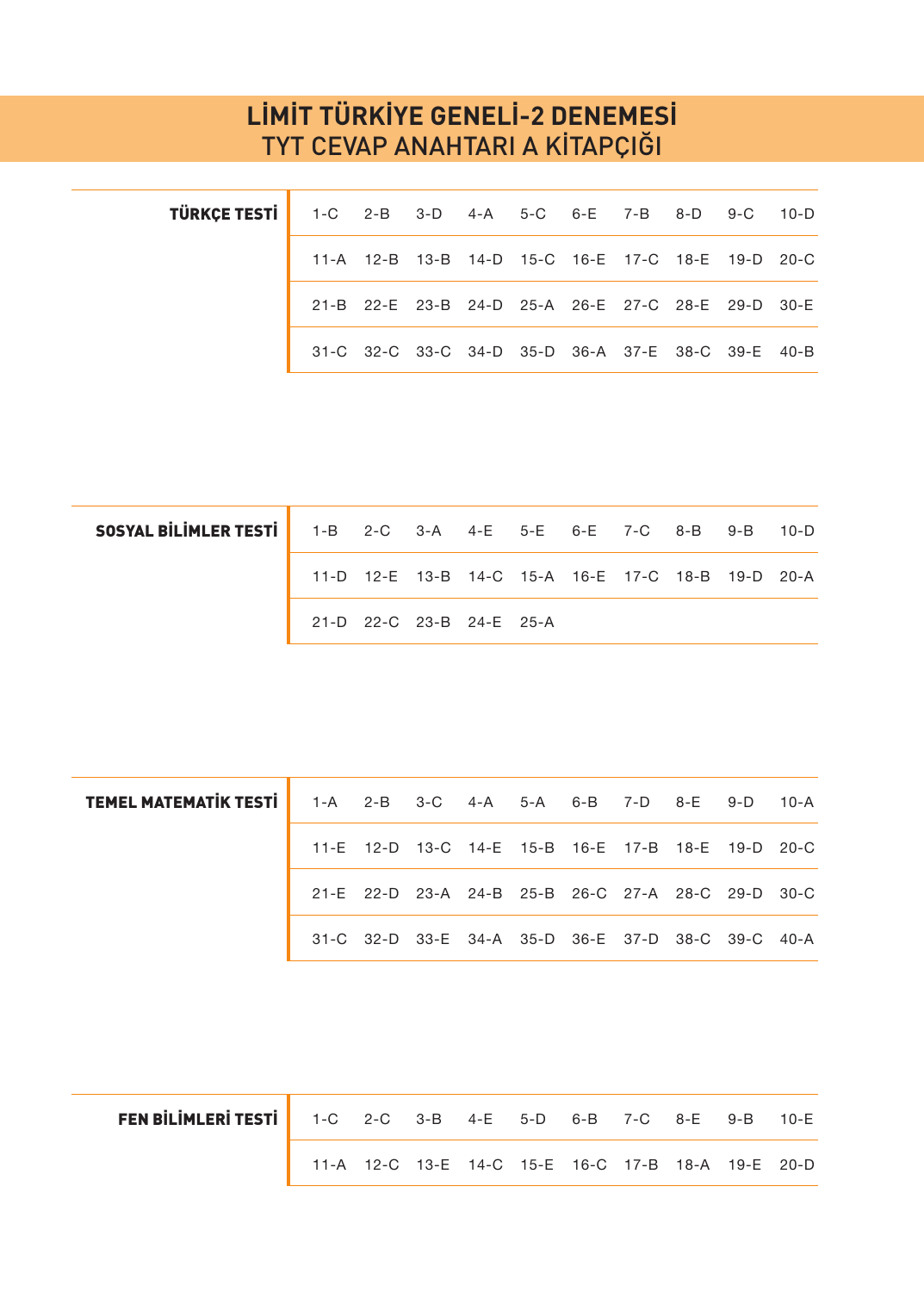## **LİMİT TÜRKİYE GENELİ-2 DENEMESİ** TYT CEVAP ANAHTARI B KİTAPÇIĞI

| TÜRKÇE TESTİ   1-D 2-B 3-C 4-B 5-E 6-C 7-A 8-A 9-D 10-C |  |  |  |  |                                                   |  |
|---------------------------------------------------------|--|--|--|--|---------------------------------------------------|--|
|                                                         |  |  |  |  | 11-D 12-C 13-D 14-B 15-B 16-D 17-E 18-C 19-E 20-E |  |
|                                                         |  |  |  |  | 21-B 22-C 23-D 24-B 25-C 26-E 27-A 28-E 29-D 30-E |  |
|                                                         |  |  |  |  | 31-C 32-C 33-D 34-C 35-C 36-E 37-E 38-B 39-A 40-D |  |

| <b>SOSYAL BILIMLER TESTI</b> 1-E 2-A 3-C 4-B 5-E 6-C 7-E 8-D 9-B 10-B |                          |  |                                                   |  |  |  |
|-----------------------------------------------------------------------|--------------------------|--|---------------------------------------------------|--|--|--|
|                                                                       |                          |  | 11-E 12-D 13-A 14-C 15-B 16-B 17-C 18-E 19-A 20-D |  |  |  |
|                                                                       | 21-C 22-D 23-A 24-E 25-B |  |                                                   |  |  |  |

| <b>TEMEL MATEMATIK TESTI</b> 1-A 2-C 3-B 4-A 5-D 6-B 7-A 8-A 9-D 10-E |  |  |  |  |                                                   |  |
|-----------------------------------------------------------------------|--|--|--|--|---------------------------------------------------|--|
|                                                                       |  |  |  |  | 11-C 12-D 13-E 14-B 15-E 16-B 17-E 18-E 19-C 20-D |  |
|                                                                       |  |  |  |  | 21-E 22-B 23-A 24-D 25-C 26-A 27-C 28-B 29-C 30-D |  |
|                                                                       |  |  |  |  | 31-D 32-C 33-A 34-E 35-D 36-E 37-D 38-A 39-C 40-C |  |

| <b>FEN BİLİMLERİ TESTİ</b> 1-B 2-C 3-C 4-C 5-D 6-E 7-B 8-B 9-C 10-A |                                                   |  |  |  |  |  |
|---------------------------------------------------------------------|---------------------------------------------------|--|--|--|--|--|
|                                                                     | 11-E 12-E 13-C 14-E 15-B 16-C 17-E 18-D 19-E 20-A |  |  |  |  |  |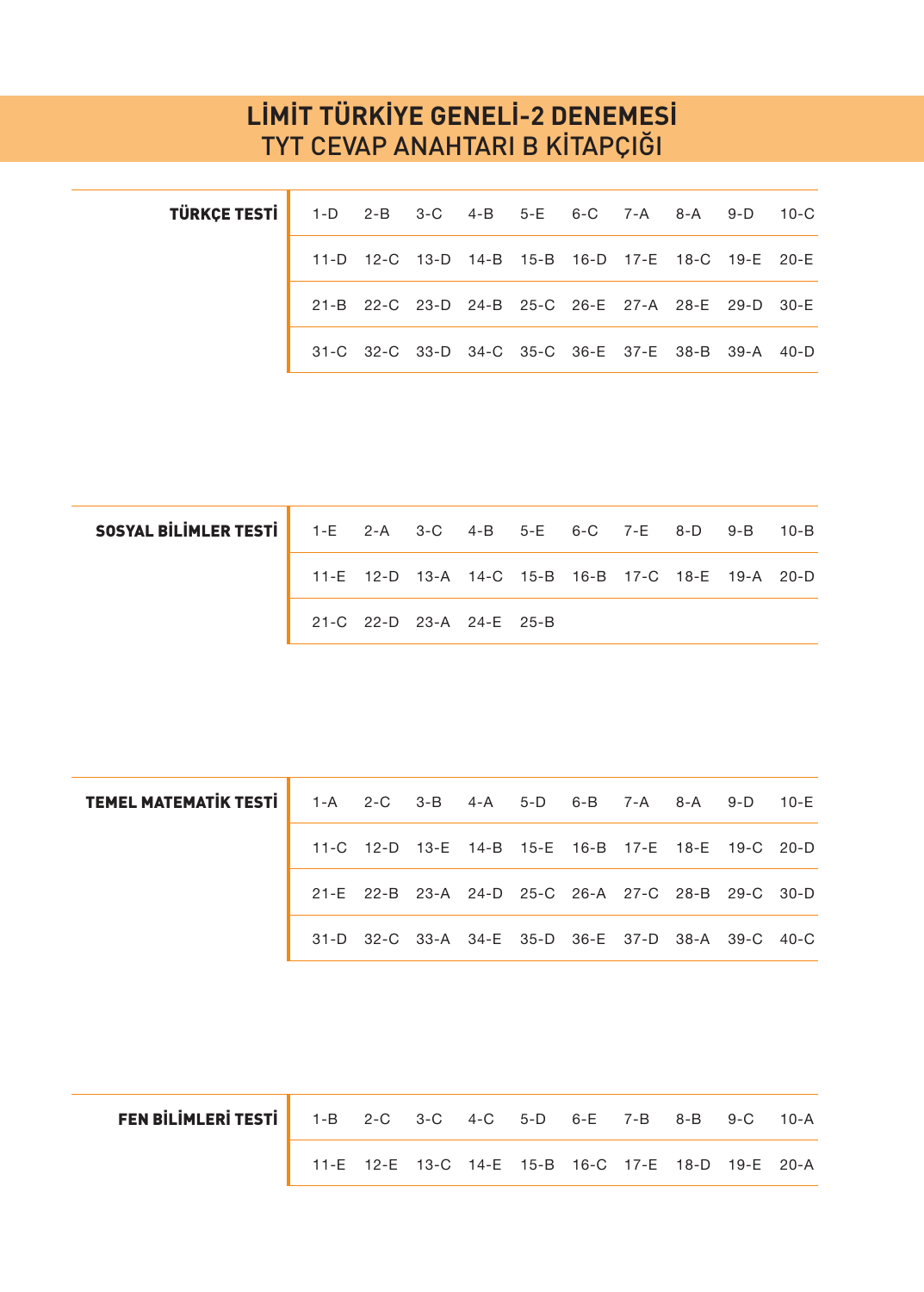## **LİMİT TÜRKİYE GENELİ-2 DENEMESİ** AYT CEVAP ANAHTARI A KİTAPÇIĞI

| TÜRK DİLİ VE EDEBİYATI-  <br><b>SOSYAL BILIMLER-1 TESTI</b> |  |  |  |  | 1-C 2-B 3-D 4-A 5-E 6-D 7-E 8-D 9-B 10-C          |  |
|-------------------------------------------------------------|--|--|--|--|---------------------------------------------------|--|
|                                                             |  |  |  |  | 11-B 12-C 13-D 14-A 15-B 16-C 17-C 18-A 19-E 20-C |  |
|                                                             |  |  |  |  | 21-E 22-D 23-D 24-C 25-D 26-C 27-C 28-D 29-B 30-A |  |
|                                                             |  |  |  |  | 31-E 32-A 33-E 34-D 35-E 36-A 37-C 38-B 39-D 40-E |  |

| <b>SOSYAL BILIMLER-2 TESTI</b> 1-A 2-D 3-B 4-E 5-B 6-D 7-C 8-A 9-D 10-E |  |
|-------------------------------------------------------------------------|--|
| 11-D 12-E 13-B 14-D 15-D 16-B 17-C 18-D 19-E 20-A                       |  |
| 21-A 22-A 23-B 24-D 25-B 26-D 27-C 28-A 29-D 30-C                       |  |
| 31-E 32-E 33-E 34-B 35-D 36-D 37-A 38-C 39-B 40-A                       |  |
| 41-A 42-C 43-B 44-E 45-A 46-C                                           |  |
|                                                                         |  |

| <b>MATEMATIK TESTI</b> 1-A 2-D 3-C 4-E 5-D 6-A 7-E 8-A 9-E 10-C |  |  |  |  |                                                   |  |
|-----------------------------------------------------------------|--|--|--|--|---------------------------------------------------|--|
|                                                                 |  |  |  |  | 11-B 12-D 13-D 14-C 15-C 16-B 17-C 18-C 19-A 20-B |  |
|                                                                 |  |  |  |  | 21-B 22-C 23-E 24-C 25-B 26-D 27-B 28-E 29-D 30-B |  |
|                                                                 |  |  |  |  | 31-D 32-E 33-D 34-D 35-C 36-C 37-B 38-A 39-B 40-D |  |

| FEN BILIMLERI TESTI   1-B 2-B 3-D 4-C 5-E 6-C 7-C 8-A 9-E 10-A |  |  |  |  |                                                   |  |
|----------------------------------------------------------------|--|--|--|--|---------------------------------------------------|--|
|                                                                |  |  |  |  | 11-A 12-D 13-D 14-B 15-D 16-E 17-B 18-D 19-A 20-A |  |
|                                                                |  |  |  |  | 21-B 22-B 23-E 24-D 25-C 26-A 27-E 28-B 29-E 30-D |  |
|                                                                |  |  |  |  | 31-D 32-B 33-C 34-C 35-E 36-C 37-B 38-C 39-A 40-E |  |